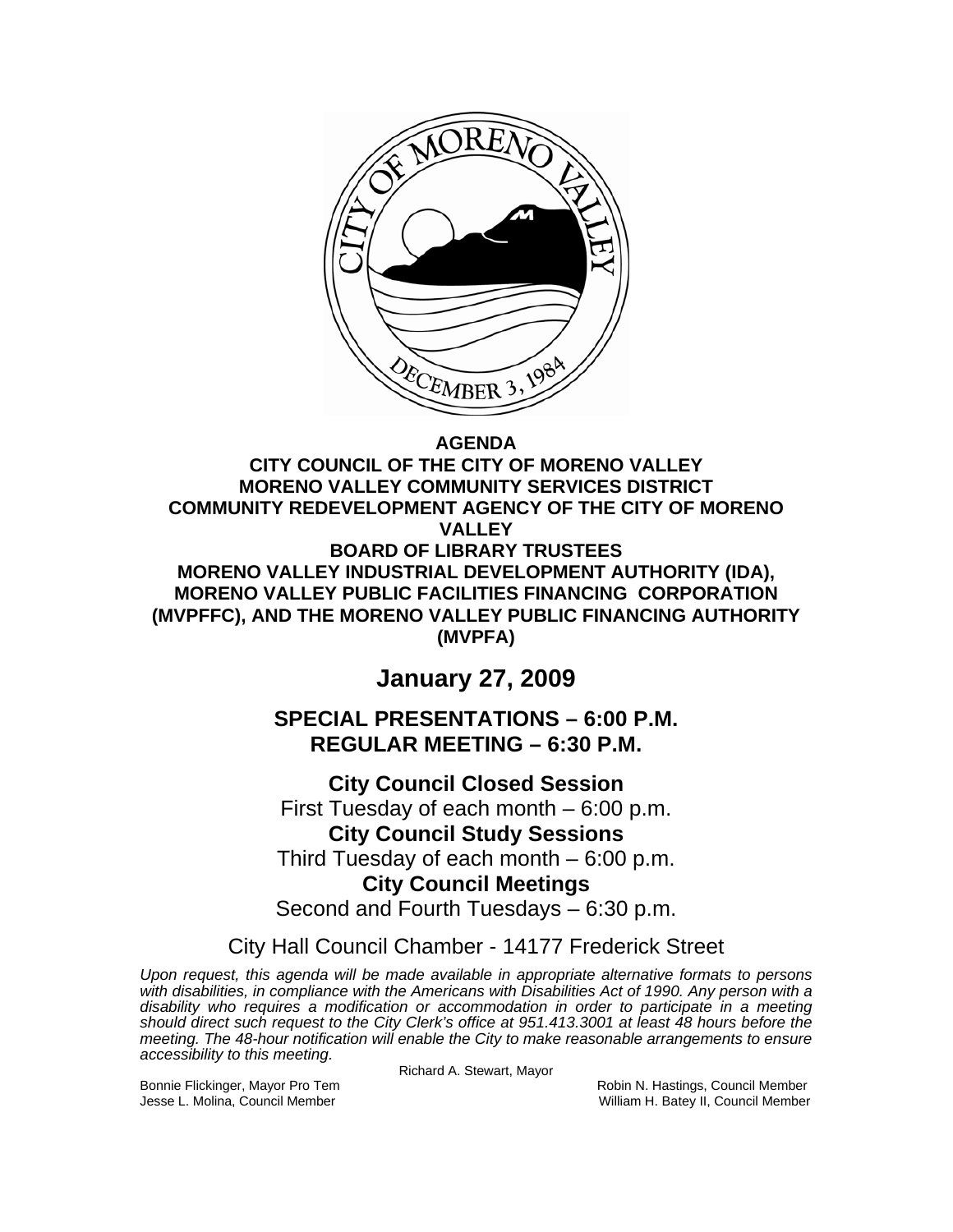## **AGENDA CITY COUNCIL OF THE CITY OF MORENO VALLEY January 27, 2009**

# **CALL TO ORDER – 6:00 PM**

# SPECIAL PRESENTATIONS

 1. Verizon Donation to the Moreno Valley Black Chamber of Commerce Literacy Program

 2. Award for Excellence in Information Technology Practices to the City's Technology Services Division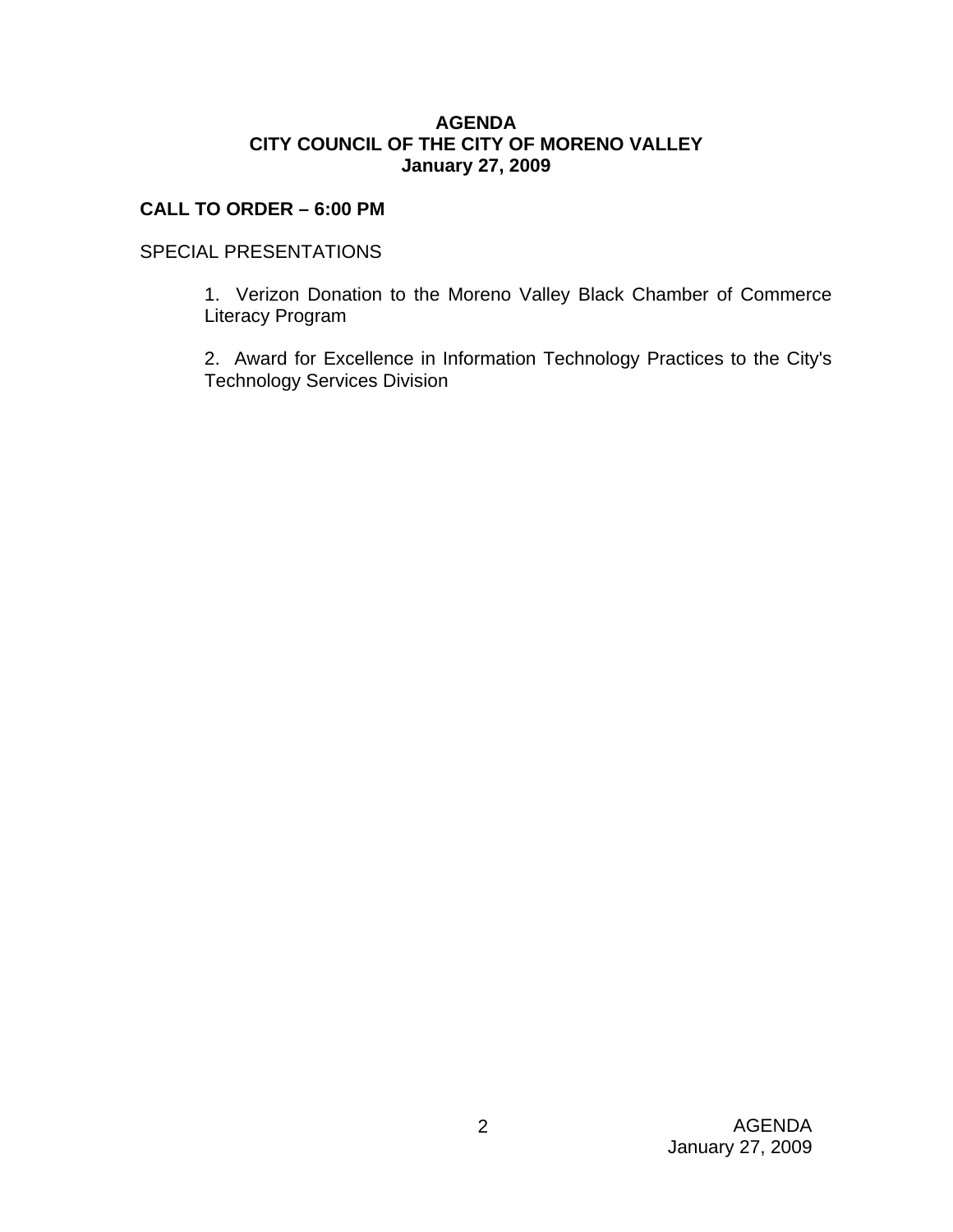## **AGENDA JOINT MEETING OF THE CITY COUNCIL OF THE CITY OF MORENO VALLEY, MORENO VALLEY COMMUNITY SERVICES DISTRICT, COMMUNITY REDEVELOPMENT AGENCY OF THE CITY OF MORENO VALLEY, BOARD OF LIBRARY TRUSTEES, MORENO VALLEY INDUSTRIAL DEVELOPMENT AUTHORITY (IDA), MORENO VALLEY PUBLIC FACILITIES FINANCING CORPORATION (MVPFFC), AND THE MORENO VALLEY PUBLIC FINANCING AUTHORITY (MVPFA)**

## **REGULAR MEETING - 6:30 PM JANUARY 27, 2009**

# **CALL TO ORDER**

(Joint Meeting of the City Council, Community Services District, Community Redevelopment Agency, and the Board of Library Trustees - actions taken at the Joint Meeting are those of the Agency indicated on each Agenda item)

## **PLEDGE OF ALLEGIANCE**

**INVOCATION** - Dennis J. Krueger, Shepherd of the Valley Lutheran Church

## **ROLL CALL**

## **INTRODUCTIONS**

PUBLIC COMMENTS ON MATTERS ON THE AGENDA WILL BE TAKEN UP AS THE ITEM IS CALLED FOR BUSINESS, BETWEEN STAFF'S REPORT AND CITY COUNCIL DELIBERATION (SPEAKER SLIPS MAY BE TURNED IN UNTIL THE ITEM IS CALLED FOR BUSINESS.)

PUBLIC COMMENTS ON MATTERS NOT ON THE AGENDA UNDER THE JURISDICTION OF THE CITY COUNCIL WILL BE HEARD PRIOR TO CITY COUNCIL REPORTS AND CLOSING COMMENTS. IN THE EVENT THAT THE AGENDA ITEM FOR SUCH PUBLIC COMMENTS HAS NOT BEEN CALLED BY 9:00 P.M., IT SHALL BE CALLED AS THE NEXT ITEM OF BUSINESS FOLLOWING THE CONCLUSION OF ANY ITEM BEING HEARD AT 9:00 P.M. Those wishing to speak should submit a BLUE speaker slip to the Bailiff. There is a three-minute time limit per person. All remarks and questions shall be addressed to the presiding officer or to the City Council and not to any individual Council member, staff member or other person.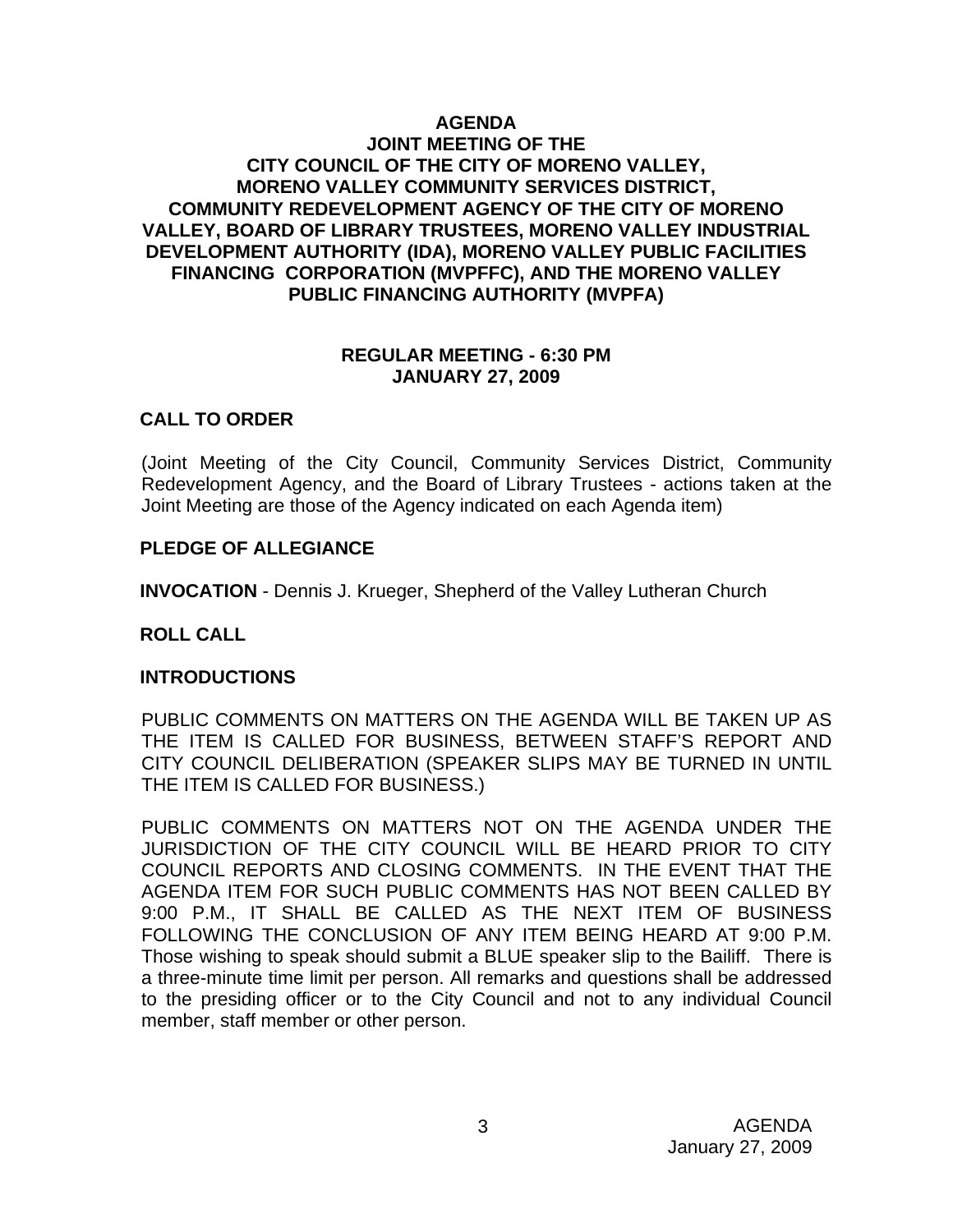# **JOINT CONSENT CALENDARS (SECTIONS A-D)**

All items listed under the Consent Calendars, Sections A, B, C, and D are considered to be routine and non-controversial, and may be enacted by one motion unless a member of the Council, Community Services District, Redevelopment Agency or the Board of Library Trustees requests that an item be removed for separate action. The motion to adopt the Consent Calendars is deemed to be a separate motion by each Agency and shall be so recorded by the City Clerk. Items withdrawn for report or discussion will be heard after public hearing items.

# **A CONSENT CALENDAR - CITY COUNCIL**

- A .1 ORDINANCES READING BY TITLE ONLY **Recommendation:** Waive reading of all Ordinances.
- A .2 MINUTES REGULAR MEETING OF JANUARY 13, 2009

#### **Recommendation:**

Approve as submitted.

A .3 CITY COUNCIL REPORTS ON REIMBURSABLE ACTIVITIES (Report of: City Clerk's Department)

#### **Recommendation:**

Receive and file the Reports on Reimbursable Activities for the period of January 7-20, 2009.

<sup>A .4</sup> NOTICE OF COMPLETION AND ACCEPTANCE OF FIRE STATION NO. 58 PROJECT NO. 05-43472523 (Report of: Public Works Department)

#### **Recommendation:**

- 1. Accept the work as complete for Fire Station #58, which was constructed by Tovey/Shultz Construction Inc. (Tovey/Shultz), 18261 Collier Avenue, Unit A, Lake Elsinore, CA 92530;
- 2. Direct the City Clerk to record the Notice of Completion within ten (10) calendar days at the office of the County Recorder of Riverside County, as required by Section 3093 of the California Civil Code;
- 3. Authorize the Financial & Administrative Services Director to release the undisputed amount of retention to Tovey/Shultz thirty- five (35) calendar days after the date of recordation of the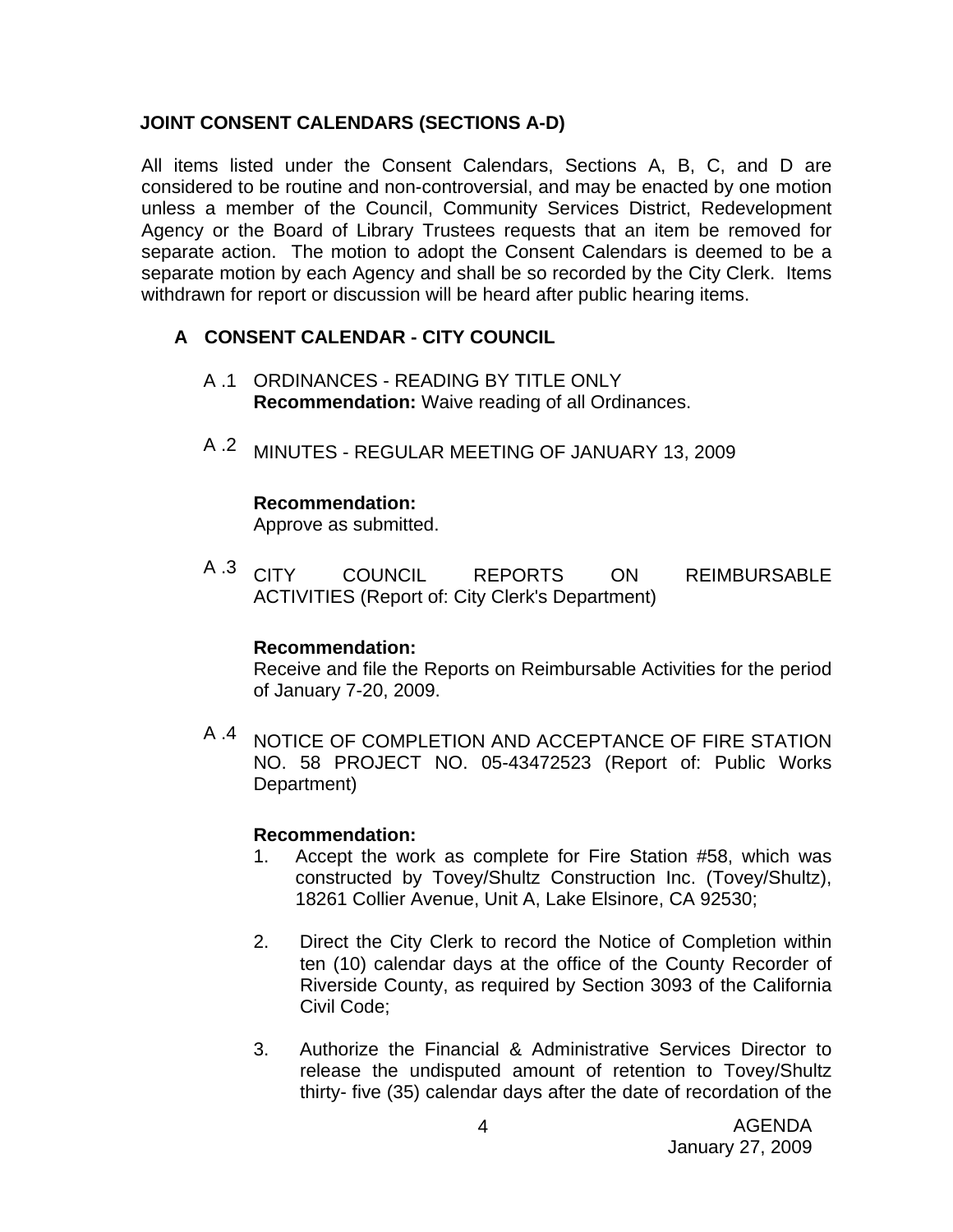Notice of Completion, if no claims are filed against the project; and

- 4. Accept the improvements into the City's maintained building system.
- A .5 TRACT 34487 APPROVE FINAL MAP SOUTHWEST CORNER OF BAY AVENUE AND FREDERICK STREET, DEVELOPER: BAY AVENUE APARTMENTS, LLC, 9820 INDIANA AVENUE, SUITE 17, RIVERSIDE, CA 92503 (Report of: Public Works)

## **Recommendation:**

- 1. Approve Final Map 34487; and
- 2. Authorize the City Clerk to sign the map and transmit said map to the County Recorder's Office for recordation.
- A 6 NOTICE OF COMPLETION AND ACCEPTANCE OF INDIAN STREET AND CACTUS AVENUE INTERSECTION AND STORM DRAIN IMPROVEMENTS PROJECT NO. 03-12567123 (Report of: Public Works Department)

### **Recommendation:**

- 1. Accept the work as complete for Indian Street and Cactus Avenue Intersection and Storm Drain Improvements, constructed by All American Asphalt, P.O. Box 2229, Corona, CA 92878;
- 2. Direct the City Clerk to record the Notice of Completion within ten (10) calendar days at the office of the County Recorder of Riverside County, as required by Section 3093 of the California Civil Code;
- 3. Authorize the Financial and Administrative Services Director to release the retention to All American Asphalt thirty-five (35) calendar days after the date of recordation of the Notice of Completion, if no claims are filed against the project; and
- 4. Accept the improvements into the City's maintained road system.
- A .7 FIRST AMENDMENT TO TRANSPORTATION UNIFORM MITIGATION FEE REIMBURSEMENT AGREEMENT FOR LASSELLE STREET WIDENING FROM JOHN F. KENNEDY DRIVE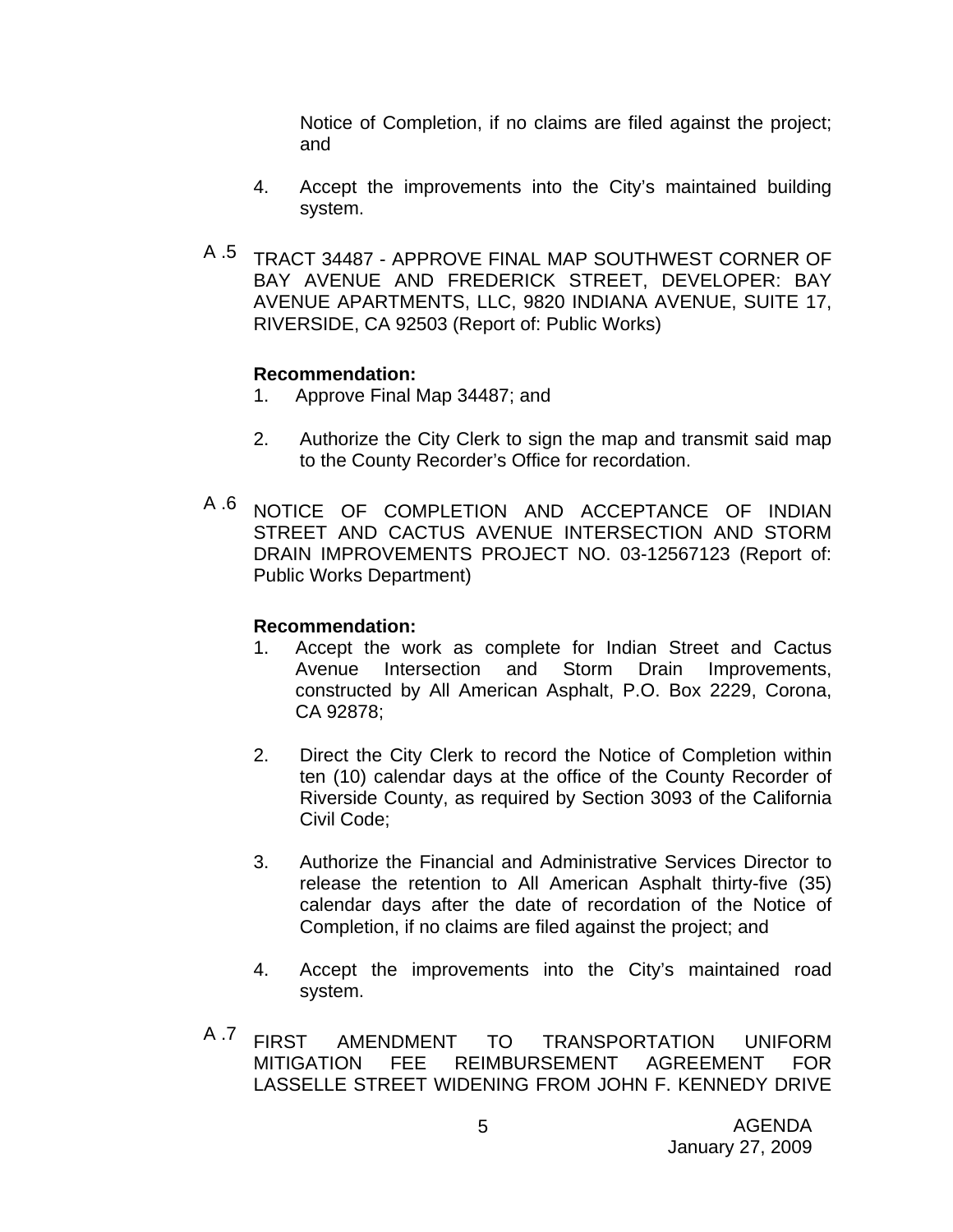TO ALESSANDRO BOULEVARD PROJECT NO. 06-50182725 (Report of: Public Works Department)

# **Recommendation:**

- 1. Approve the First Amendment to Transportation Uniform Mitigation Fee Program Agreement between the Western Riverside Council of Governments (WRCOG) and the City of Moreno Valley for the Lasselle Street Widening from John F. Kennedy Drive to Alessandro Boulevard project;
- 2. Authorize the Public Works Director/City Engineer to execute the First Amendment to Transportation Uniform Mitigation Fee Program Agreement between WRCOG and the City of Moreno Valley for the Lasselle Street Widening from John F. Kennedy Drive to Alessandro Boulevard project; and
- 3. Authorize the Public Works Director/City Engineer to execute any subsequent amendments to the Transportation Uniform Mitigation Fee Program Agreement between WRCOG and the City of Moreno Valley for the Lasselle Street Widening from John F. Kennedy Drive to Alessandro Boulevard project.
- A 8 TRACT MAP 31269-1 REDUCE FAITHFUL PERFORMANCE BOND AND ADOPT THE RESOLUTION AUTHORIZING ACCEPTANCE OF THE PUBLIC IMPROVEMENTS AS COMPLETE AND ACCEPTING NOTTINGHAM AVENUE, SUFFOLK DOWNS WAY, SANTA ANITA AVENUE, LAUREL PARK WAY, LEXINGTON WAY, LOS ALAMITOS COURT, CANTERBURY DOWNS WAY, TRIPLE CROWN COURT, AND THE PORTION OF DRACAEA AVENUE, COTTONWOOD AVENUE, REDLANDS BOULEVARD, WILMOT STREET AND BAY MEADOWS AVENUE ASSOCIATED WITH THE PROJECT INTO THE CITY'S MAINTAINED STREET SYSTEM AND AUTHORIZE AMENDMENT TO AGREEMENT FOR PUBLIC IMPROVEMENTS (TIME EXTENSION) - DEVELOPER - RICHMOND AMERICAN HOMES OF MARYLAND, INC., A MARYLAND CORPORATION, IRVINE, CA. 92617 (Report of: Public Works Development)

## **Recommendation:**

1. Adopt Resolution No. 2009-04 authorizing the acceptance of the portion of the public improvements for Tract Map 31269-1 as complete as indicated by the City Engineer and accepting Nottingham Avenue, Suffolk Downs Way, Santa Anita Avenue, Laurel Park Way, Lexington Way, Los Alamitos Court, Canterbury Downs Way, Triple Crown Court, and the portion of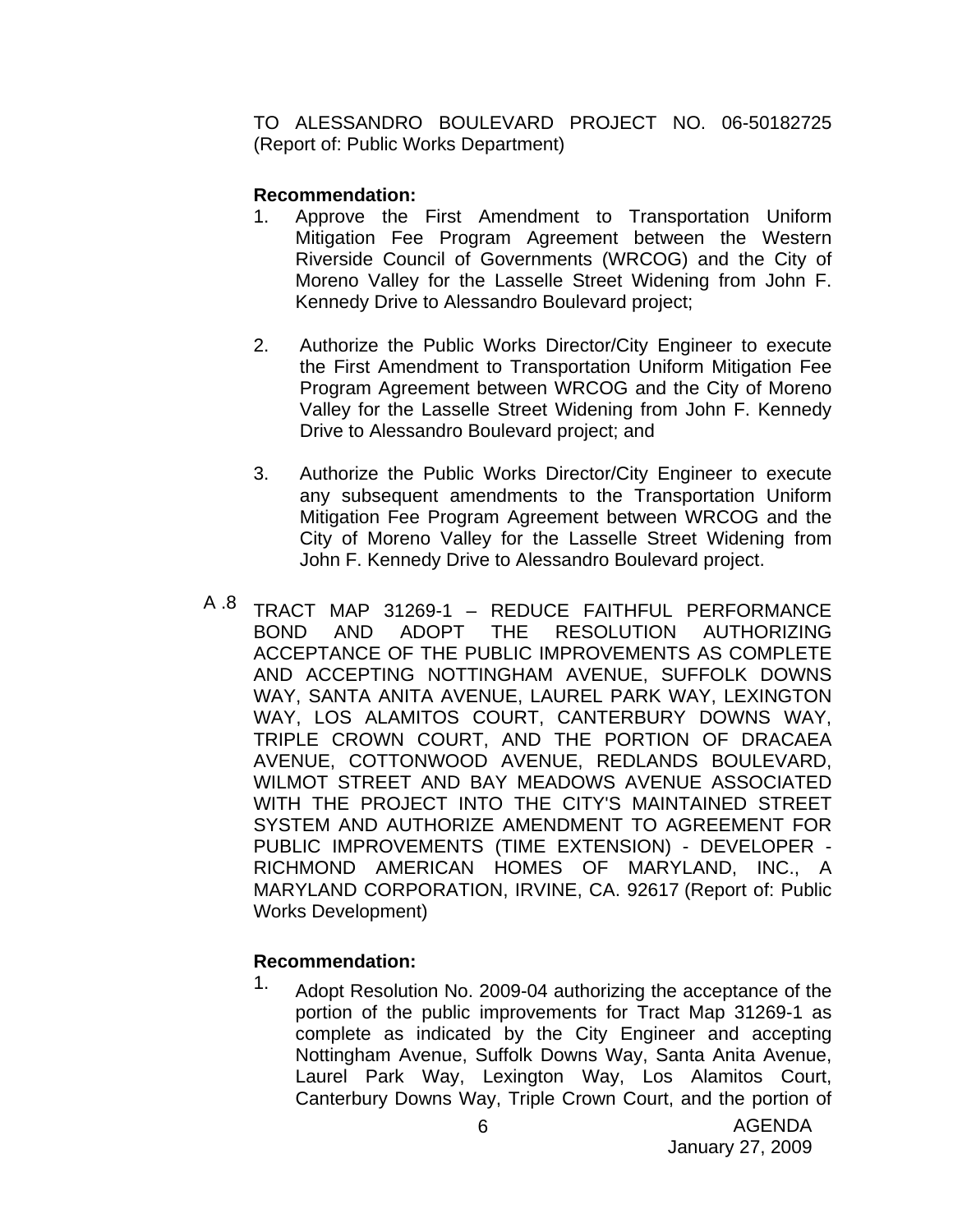Dracaea Avenue, Cottonwood Avenue, Redlands Boulevard, Wilmot Street and Bay Meadows Avenue associated with the project into the City's maintained street system;

#### Resolution No. 2009-04

A Resolution of the City Council of the City of Moreno Valley, California, Authorizing the Acceptance of the Public Improvements as Complete within Tract Map 31269-1, and Accepting Nottingham Avenue, Suffolk Downs Way, Santa Anita Avenue, Laurel Park Way, Lexington Way, Los Alamitos Court, Canterbury Downs Way, Triple Crown Court, and the Portion of Dracaea Avenue, Cottonwood Avenue, Redlands Boulevard, Wilmot Street and Bay Meadows Associated with the Project into the City's Maintained Street System

- 2. Authorize the City Engineer to execute the partial reduction to the Faithful Performance security, exonerate the portion of the Material and Labor security associated with the completed improvements in 90 days if there are no stop notices or liens on file with the City Clerk, and exonerate the final 10% of the Faithful Performance security in one year when all clearances are received;
- 3. Authorize the City Engineer to execute the reduction of the remaining Faithful Performance security upon completion and approval of the remaining work, release of the remaining Material and Labor security in 90 days if there are no stop notices or liens on file with the City Clerk, and the exoneration of the final 10% of the Faithful Performance security in one year when all clearances are received;
- 4. Authorize the Mayor to execute the Amendment to Agreement for Public Improvements for Tract Map 31269-1; and
- 5. Instruct the City Clerk to forward the completed Amendment to Agreement for Public Improvements to the County Recorder's Office for recordation.
- A .9 FIRST AMENDMENT TO AGREEMENT FOR PROFESSIONAL CONSULTANT SERVICES FOR REALIGNMENT OF RECHE VISTA DRIVE FROM THE INTERSECTION OF PERRIS BOULEVARD / HEACOCK STREET TO 200 FEET NORTH OF THE NORTH CITY LIMITS PROJECT NO. 01-12566722 (Report of: Public Works Department)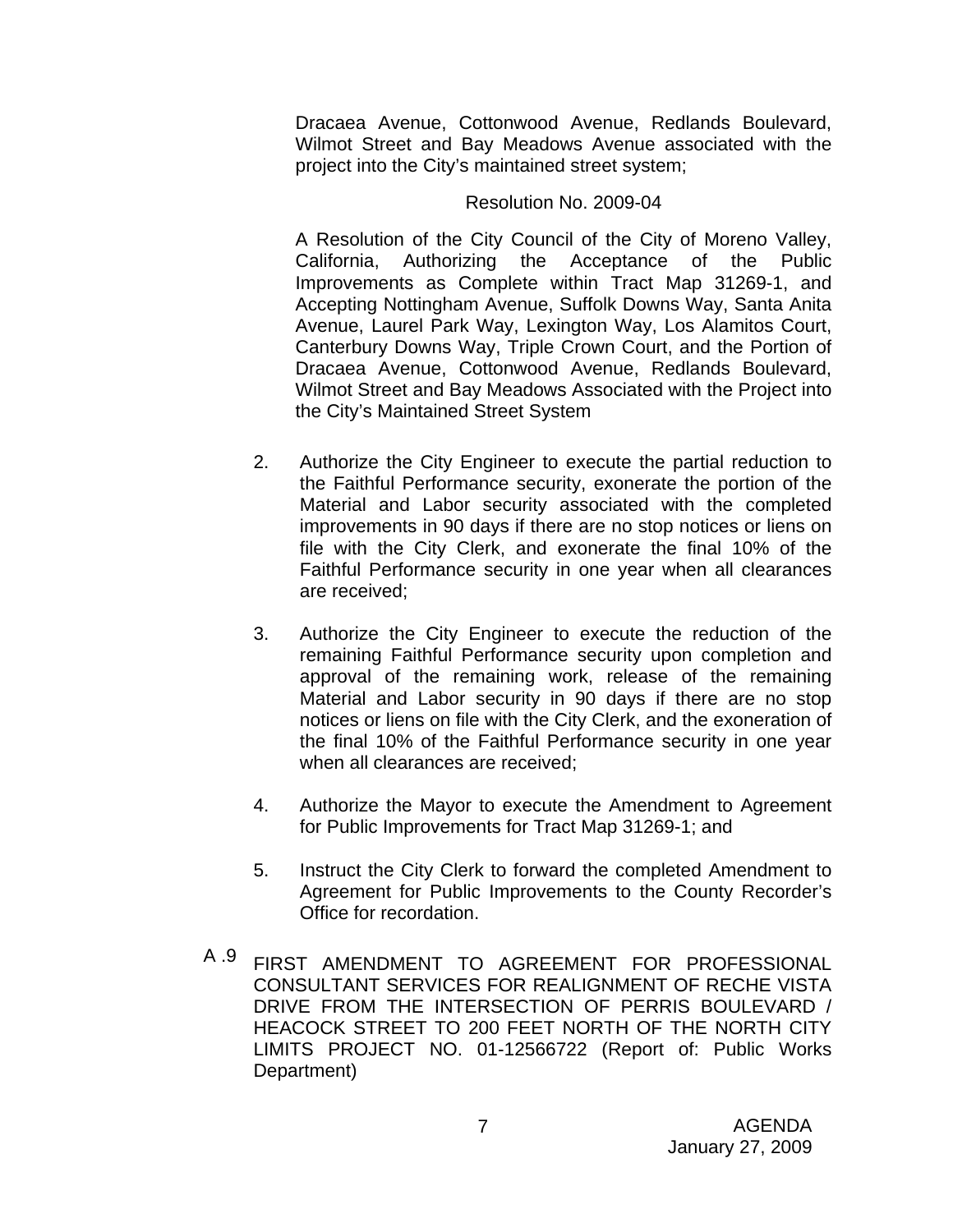# **Recommendation:**

- 1. Approve the "First Amendment to Agreement for Professional Consultant Services" with KOA Corporation (KOA), 3190 C Shelby Street, Ontario, CA 91764 for Phase II work which includes preparation of Plans, Specifications and Estimates (PS&E), and Right-of-Way Engineering;
- 2. Authorize the City Manager to execute said "First Amendment to Agreement for Professional Consultant Services" with KOA;
- 3. Authorize a Change Order to increase the Purchase Order with KOA for \$240,900 (\$219,000 proposal amount plus 10% contingency amount of \$21,900) for Phase II (PS&E and Rightof-Way Engineering) when the First Amendment to Agreement for Professional Consultant Services has been signed by all parties (Account No. 416.78626);
- 4. Authorize the Public Works Director/City Engineer to execute any subsequent related minor amendment(s) to the agreement with KOA, up to but not to exceed the Purchase Order contingency amount authorized, subject to the approval of the City Attorney; and
- 5. Appropriate \$111,000 from the unencumbered Measure "A" fund balance to Reche Vista Realignment, Account No. 125.66722 to provide sufficient funding for Phase II.
- A .10 UPDATED STATE AND FEDERAL LEGISLATIVE ADVOCACY PRIORITIES FOR 2009 (Report of: City Manager's Office)

# **Recommendation:**

Review and adopt the proposed State and Federal Legislative Advocacy Priorities for 2009.

A .11 RESOLUTION AND ORDINANCE RELATING TO AMENDMENT TO CALPERS CONTRACT (Report of: Human Resources Department)

# **Recommendation:**

1. Adopt Resolution No. 2009-05 noticing its intention to approve an amendment to contract between the Board of Administration of the California Public Employee's Retirement System (CalPERS) and the City of Moreno Valley regarding the change in benefits of the proposed contract;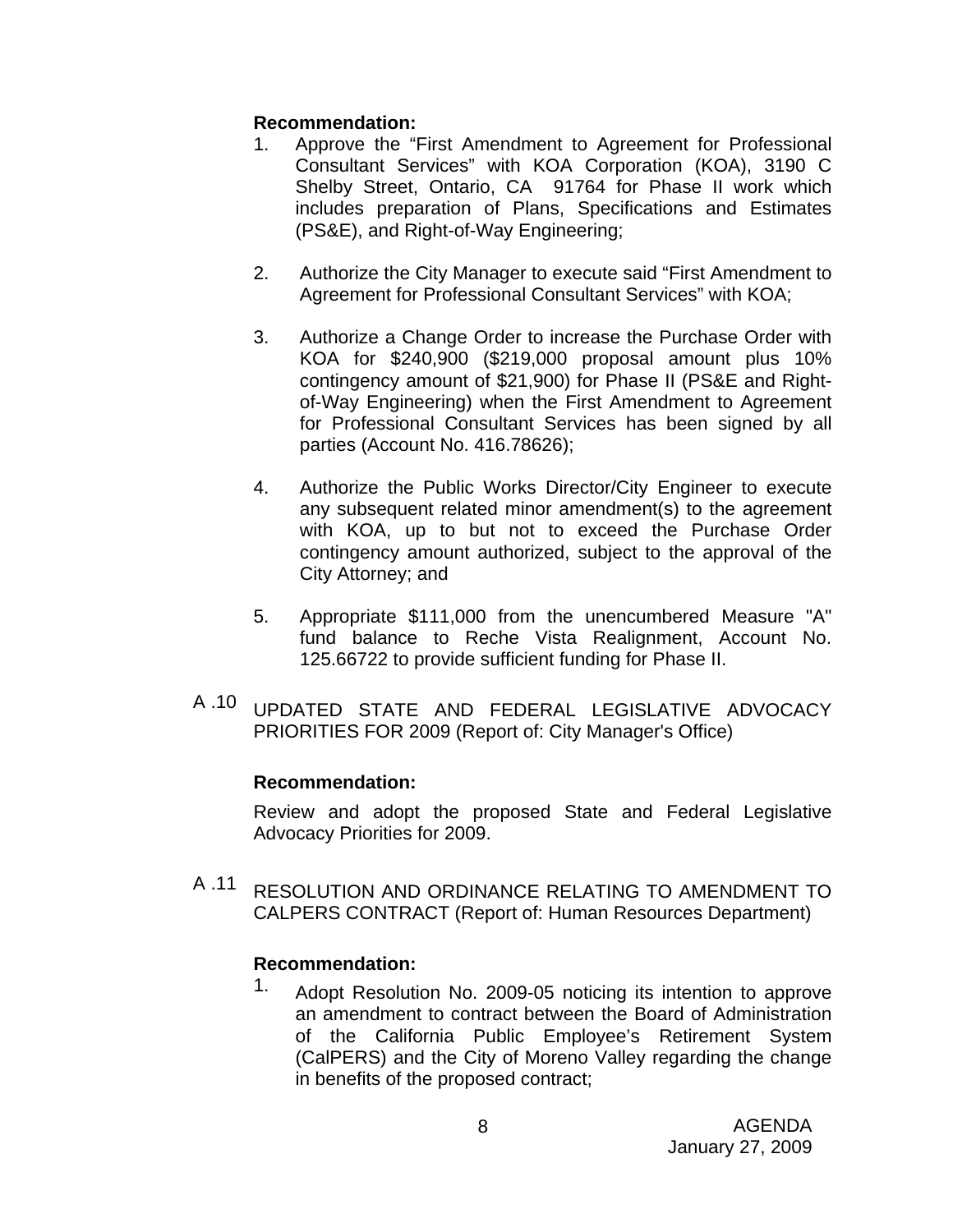## Resolution No. 2009-05

A Resolution noticing its intention to approve an amendment to contract between the Board of Administration of the California Public Employee's Retirement System (CalPERS) and the City of Moreno Valley regarding the change in benefits of the proposed contract

2. Introduce Ordinance No. 784 authorizing an amendment to the City's CalPERS contract with the California Public Employees' Retirement System to include Section 20903, Two Years of Additional Service Credit.

#### Ordinance No. 784

An Ordinance of the City Council of the City of Moreno Valley, California, Authorizing an Amendment to the Contract Between the City Council of the City of Moreno Valley and the Board of Administration of the California Public Employees' Retirement System;

- 3. Approve Form PERS-CON-12, Certification of Governing Body's Action;
- 4. Approve Form PERS-CON-12A, Certification of Compliance with Government Code Section 7507;
- 5. Approve the Certification of Compliance with Government Code Section 20903;
- 6. Authorize the Mayor to execute the amendment to the contract authorizing two years additional service credit all miscellaneous employees who retire between March 28, 2009 and June 26, 2009; and
- 7. Direct the City Clerk, upon adoption of said Resolution, to forward to CalPERS a certified copy of: Resolution of Intention, Certification of Governing Body's Action and Certification of Compliance with Gov. Code. Sec. 7507 and 20903.
- A .12 SUPPLEMENTAL LAW ENFORCEMENT SERVICES FUND (SLESF) EXPENDITURE PLAN FOR FY 2008-09 (Report of: Financial &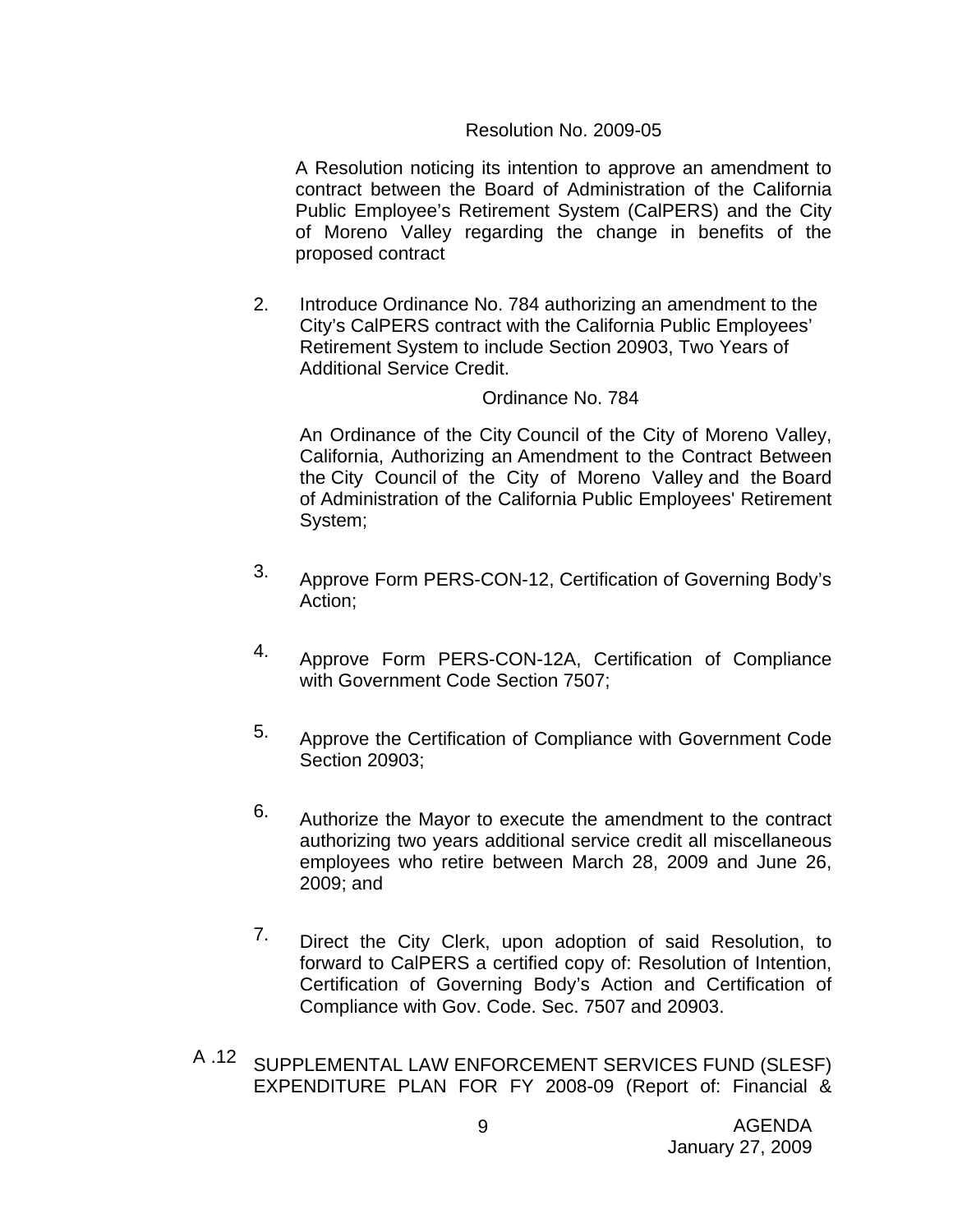Administrative Services Department)

# **Recommendation:**

- 1. Approve the Supplemental Law Enforcement Services Fund (SLESF) Expenditure Plan for FY 2008-09;
- 2. Approve a reduction of \$61,854 to the SLESF Grant Fund FY 2008-09 revenue budget (account 130.1300.4611) to reflect the FY 2008-09 allocation of \$293,165;
- 3. Approve a reduction of \$200,809 to the SLESF Grant Fund FY 2008-09 expenditure budget (account 130.62890.6251.252) to reflect the FY 2008-09 planned expenditure of \$293,165; and
- 4. Approve an increase of \$57,554 to the General Fund Special Enforcement Team (SET) expenditure budget (account 010.62710.6251.252) to reflect the additional funding needed as a result of the decreased SLESF allocation.
- A .13 RESOLUTION IN SUPPORT OF RIVERSIDE COUNTY DETENTION CENTER (Report of: City Clerk's Department)

## **Recommendation:**

Adopt Resolution No. 2009-06 in support of the Riverside County Detention Center near the community of Whitewater.

Resolution No. 2009-06

Resolution in Support of the Riverside County Detention Center near the Community of Whitewater

A .14 APPROVAL OF CHECK REGISTER FOR DECEMBER, 2008 (Report of: Financial & Administrative Services Department)

# **Recommendation:**

That the City Council adopt Resolution No. 2009-07, approving the Check Register for the month of December, 2008 in the amount of \$20,623,479.51.

Resolution No. 2009-07

A Resolution of the City Council of the City Of Moreno Valley, California, Approving the Check Register for the Month of December 2008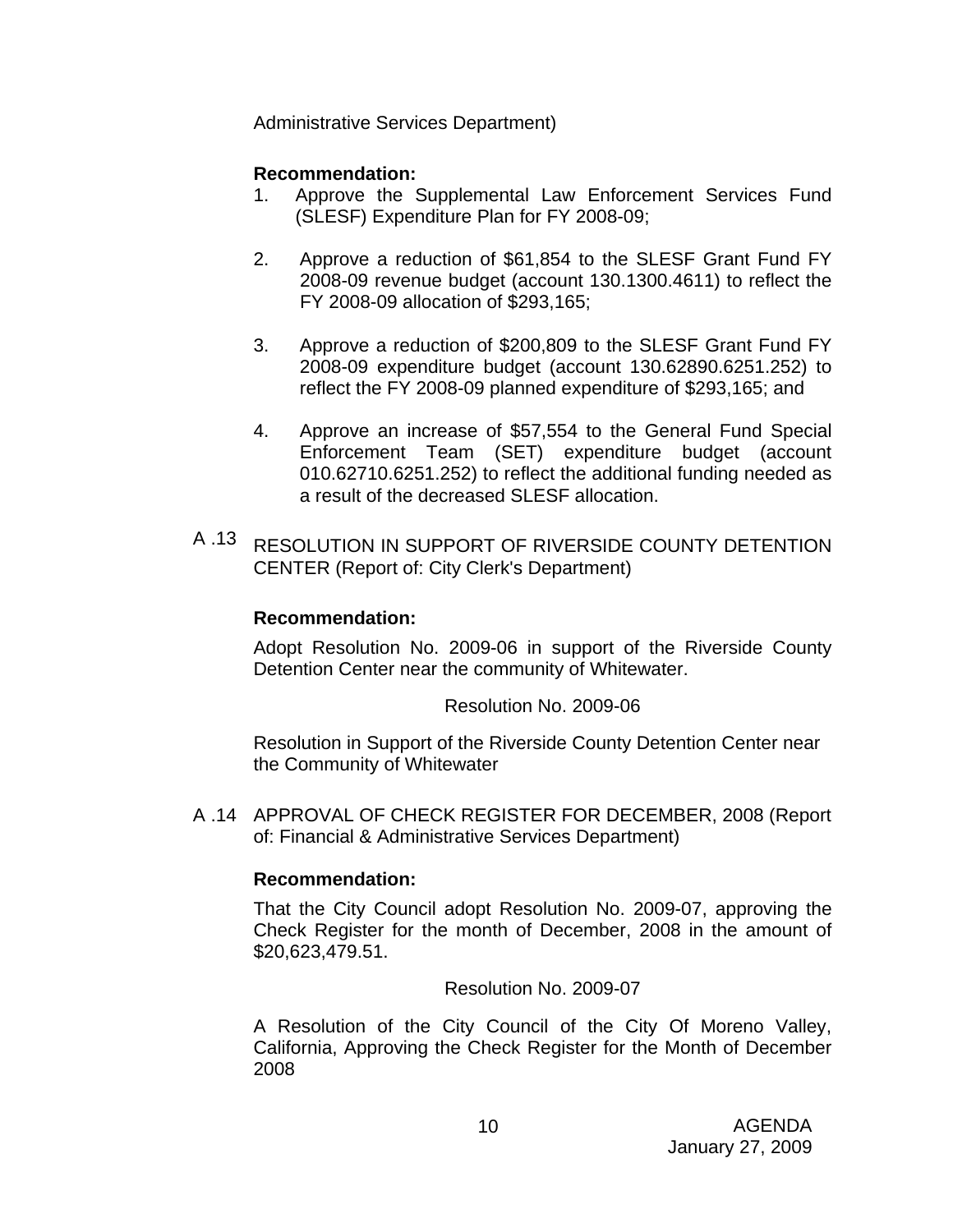### **B CONSENT CALENDAR - COMMUNITY SERVICES DISTRICT**

- B .1 ORDINANCES READING BY TITLE ONLY **Recommendation:** Waive reading of all Ordinances.
- B .2 MINUTES REGULAR MEETING OF JANUARY 13, 2009

**Recommendation:**  Approve as submitted.

## **C CONSENT CALENDAR - COMMUNITY REDEVELOPMENT AGENCY**

- C .1 ORDINANCES READING BY TITLE ONLY **Recommendation:** Waive reading of all Ordinances.
- C .2 MINUTES REGULAR MEETING OF JANUARY 13, 2009

**Recommendation:**  Approve as submitted.

### **D CONSENT CALENDAR - BOARD OF LIBRARY TRUSTEES**

- D .1 ORDINANCES READING BY TITLE ONLY **Recommendation:** Waive reading of all Ordinances.
- D .2 MINUTES REGULAR MEETING OF JANUARY 13, 2009

**Recommendation:** 

Approve as submitted.

**ADJOURNMENT OF CITY COUNCIL MEETING TO ANNUAL/REGULAR MEETING OF THE MORENO VALLEY INDUSTRIAL DEVELOPMENT AUTHORITY (IDA)** 

**ANNUAL/REGULAR MEETING OF THE MORENO VALLEY INDUSTRIAL DEVELOPMENT AUTHORITY (IDA)** 

CALL TO ORDER

ROLL CALL

AGENDA 11 PUBLIC COMMENTS **ON MATTERS UNDER THE JURISDICTION OF THE AUTHORITY** - Those wishing to speak should submit a BLUE speaker slip to the Bailiff. There is a three-minute limit per person. All remarks and questions shall be addressed to the presiding officer or to the City Council and not to any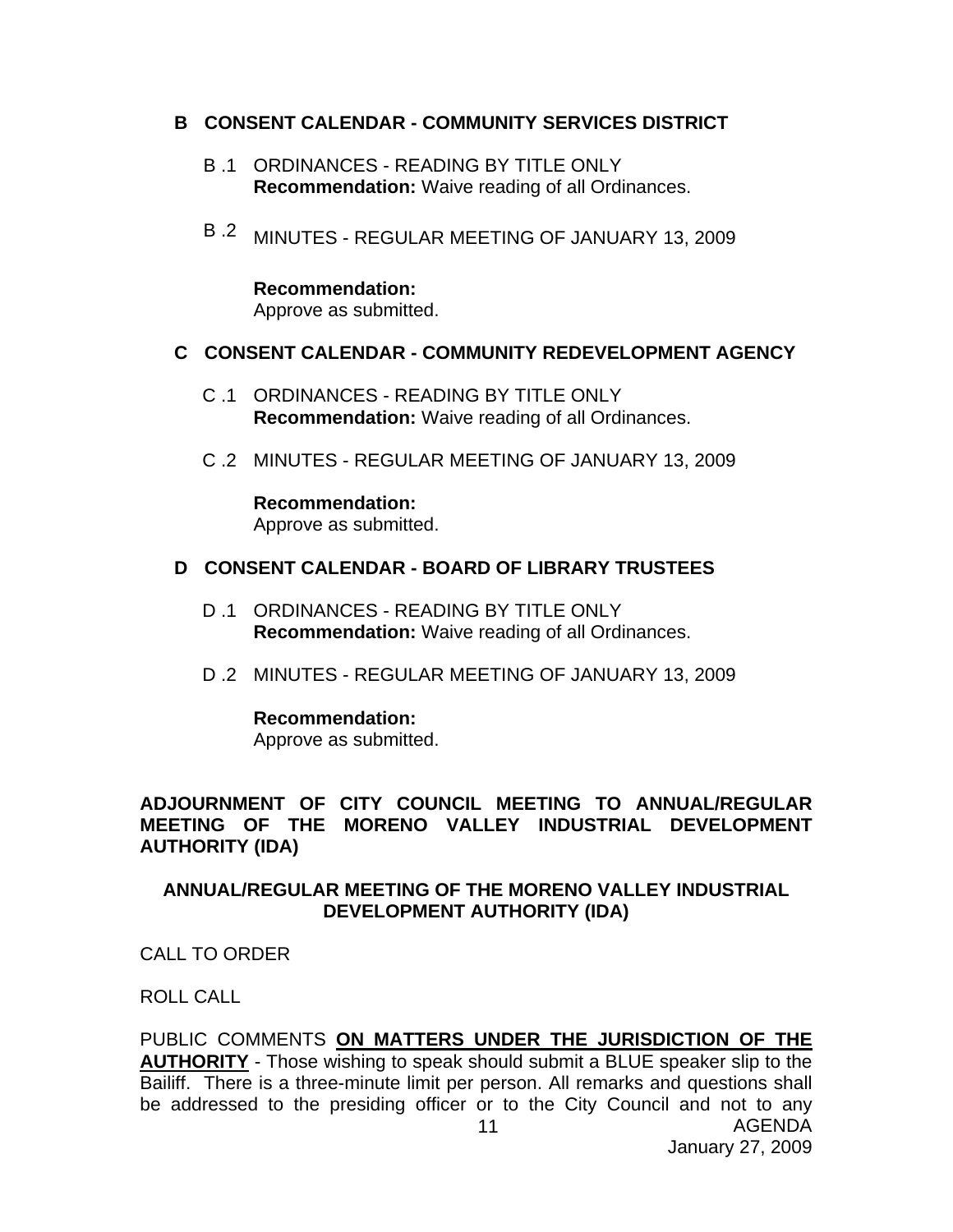individual Council member, staff member or other person.

- 1. MINUTES SPECIAL MEETING OF FEBRUARY 12, 2008 (Report of: City Clerk's Department)
- 2. MINUTES SPECIAL MEETING OF NOVEMBER 25, 2008 (Report of: City Clerk's Department)

**Recommendation:** Approve as submitted.

# **ADJOURNMENT OF MORENO VALLEY INDUSTRIAL DEVELOPMENT AUTHORITY (IDA) TO ANNUAL/REGULAR MEETING OF THE MORENO VALLEY PUBLIC FACILITIES FINANCING CORPORATION (MVPFFC)**

# **ANNUAL/REGULAR MEETING OF THE MORENO VALLEY PUBLIC FACILITIES FINANCING CORPORATION (MVPFFC)**

CALL TO ORDER

ROLL CALL

PUBLIC COMMENTS **ON MATTERS UNDER THE JURISDICTION OF THE CORPORATION** - Those wishing to speak should submit a BLUE speaker slip to the Bailiff. There is a three-minute limit per person. All remarks and questions shall be addressed to the presiding officer or to the City Council and not to any individual Council member, staff member or other person.

There are no reports or issues before the Corporation to be addressed

# **ADJOURNMENT OF THE MORENO VALLEY PUBLIC FACILITIES FINANCING CORPORATION (MVPFFC) TO ANNUAL/REGULAR MEETING OF THE MORENO VALLEY PUBLIC FINANCING AUTHORITY (MVPFA)**

# **ANNUAL/REGULAR MEETING OF THE MORENO VALLEY PUBLIC FINANCING AUTHORITY (MVPFA)**

CALL TO ORDER

ROLL CALL

PUBLIC COMMENTS **ON MATTERS UNDER THE JURISDICTION OF THE AUTHORITY** - Those wishing to speak should submit a BLUE speaker slip to the Bailiff. There is a three-minute limit per person. All remarks and questions shall be addressed to the presiding officer or to the City Council and not to any individual Council member, staff member or other person.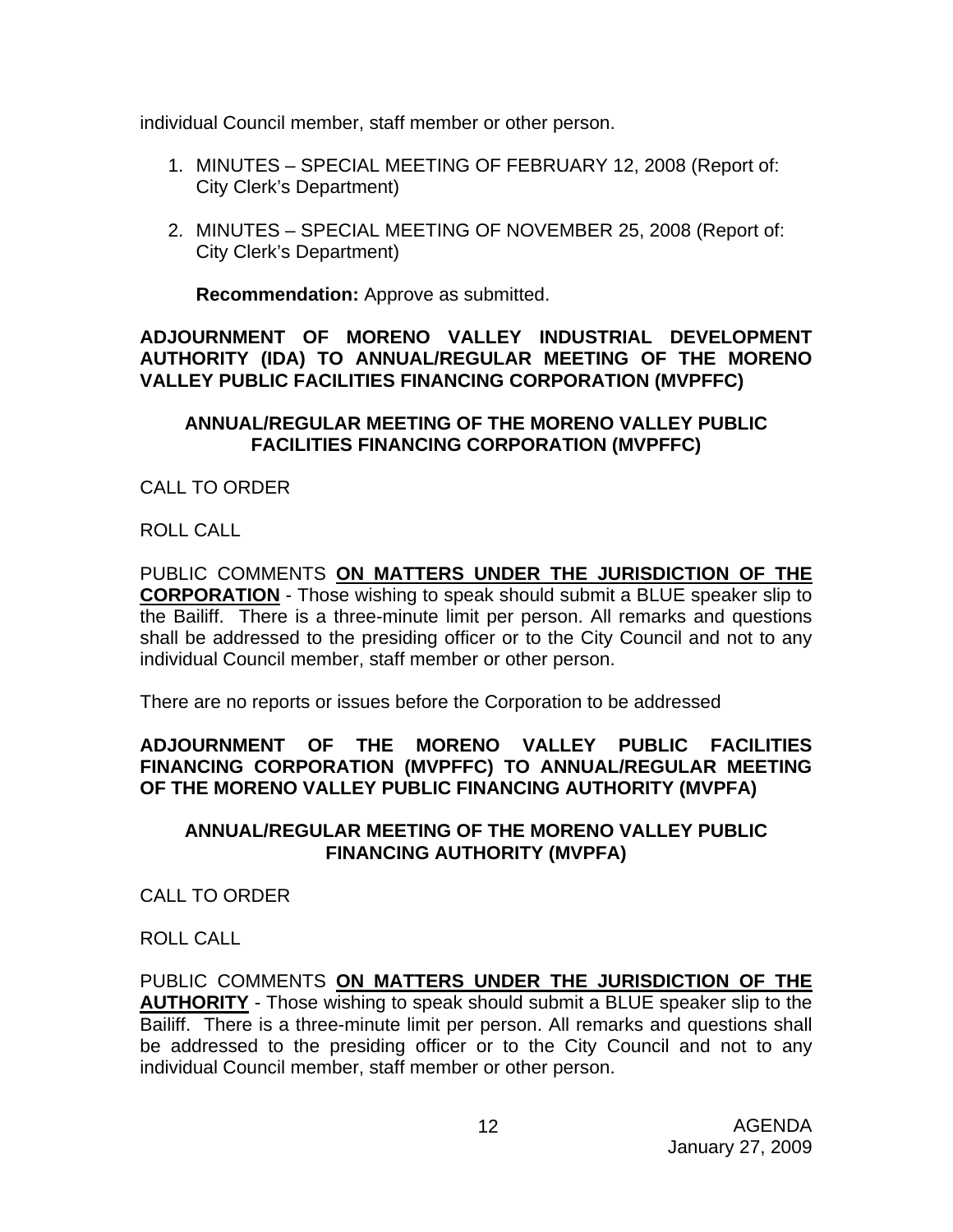There are no reports or issues before the Authority to be addressed

# **ADJOURNMENT**

**RECONVENE JOINT MEETING OF THE CITY COUNCIL OF THE CITY OF MORENO VALLEY, MORENO VALLEY COMMUNITY SERVICES DISTRICT, AND THE COMMUNITY REDEVELOPMENT AGENCY OF THE CITY OF MORENO VALLEY**

# **E PUBLIC HEARINGS**

Questions or comments from the public on a Public Hearing matter are limited to five minutes per individual and must pertain to the subject under consideration. Those wishing to speak should complete and submit a GOLDENROD speaker slip to the Bailiff.

E .1 AFFORDABLE HOUSING AGREEMENT WITH HABITAT FOR HUMANITY RIVERSIDE AND PUBLIC HEARING TO CONSIDER THE TRANSFER OF TITLE OF TWO LOTS (CONTINUED FROM NOVEMBER 25, 2008) (Report of: Economic Development Department)

# **Recommendation that the City Council**

Continue the item until February 24, 2009.

# **F ITEMS REMOVED FROM CONSENT CALENDARS FOR DISCUSSION OR SEPARATE ACTION**

# **G REPORTS**

- G .1 CITY COUNCIL REPORTS ON REGIONAL ACTIVITIES (Informational Oral Presentation - not for Council action)
	- a. Report on March Joint Powers Commission (MJPA) by Mayor **Stewart**
	- b. Report on Riverside Transit Agency by Mayor Pro Tem Flickinger
	- c. Report on Riverside County Transportation Commission (RCTC) by Council Member Molina
- G .2 ANNUAL REPORT OF BOARDS AND COMMISSIONS (Informational Oral Presentation) (Report of: City Clerk's Department)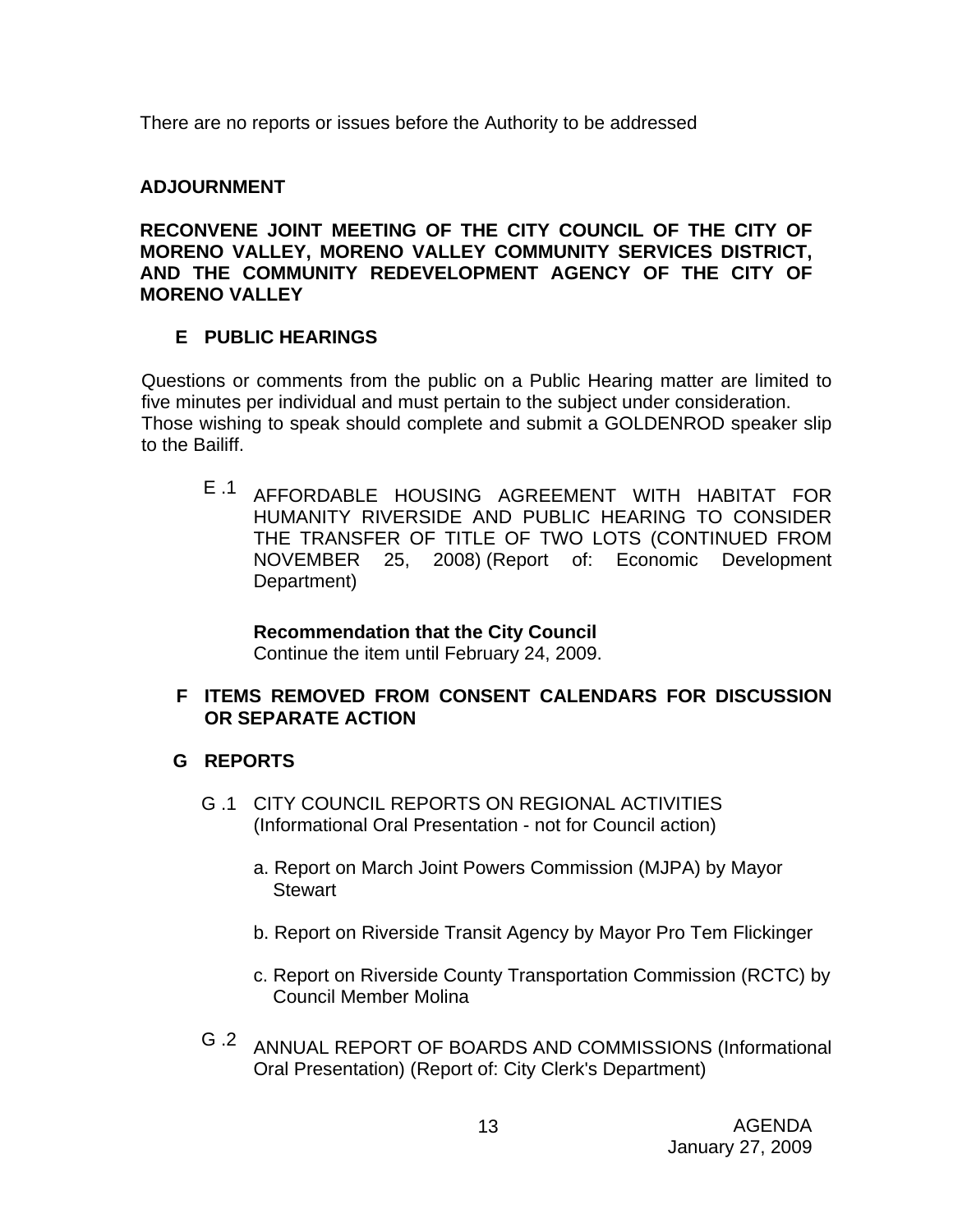G .3 CITY MANAGER'S REPORT (Informational Oral Presentation - not for Council action)

# **H LEGISLATIVE ACTIONS**

- H .1 ORDINANCES 1ST READING AND INTRODUCTION NONE
- H .2 ORDINANCES 2ND READING AND ADOPTION NONE
- H .3 ORDINANCES URGENCY ORDINANCES NONE
- H .4 RESOLUTIONS NONE

## **PUBLIC COMMENTS ON ANY SUBJECT NOT ON THE AGENDA UNDER THE JURISDICTION OF THE CITY COUNCIL**

Those wishing to speak should complete and submit a BLUE speaker slip to the Bailiff. There is a three-minute time limit per person. All remarks and questions shall be addressed to the presiding officer or to the City Council and not to any individual Council member, staff member or other person.

# **CLOSING COMMENTS AND/OR REPORTS OF THE CITY COUNCIL, COMMUNITY SERVICES DISTRICT, OR COMMUNITY REDEVELOPMENT AGENCY**

**Materials related to an item on this Agenda submitted to the City Council/Community Services District/Community Redevelopment Agency or the Board of Library Trustees after distribution of the agenda packet are available for public inspection in the City Clerk's office at 14177 Frederick Street during normal business hours.**